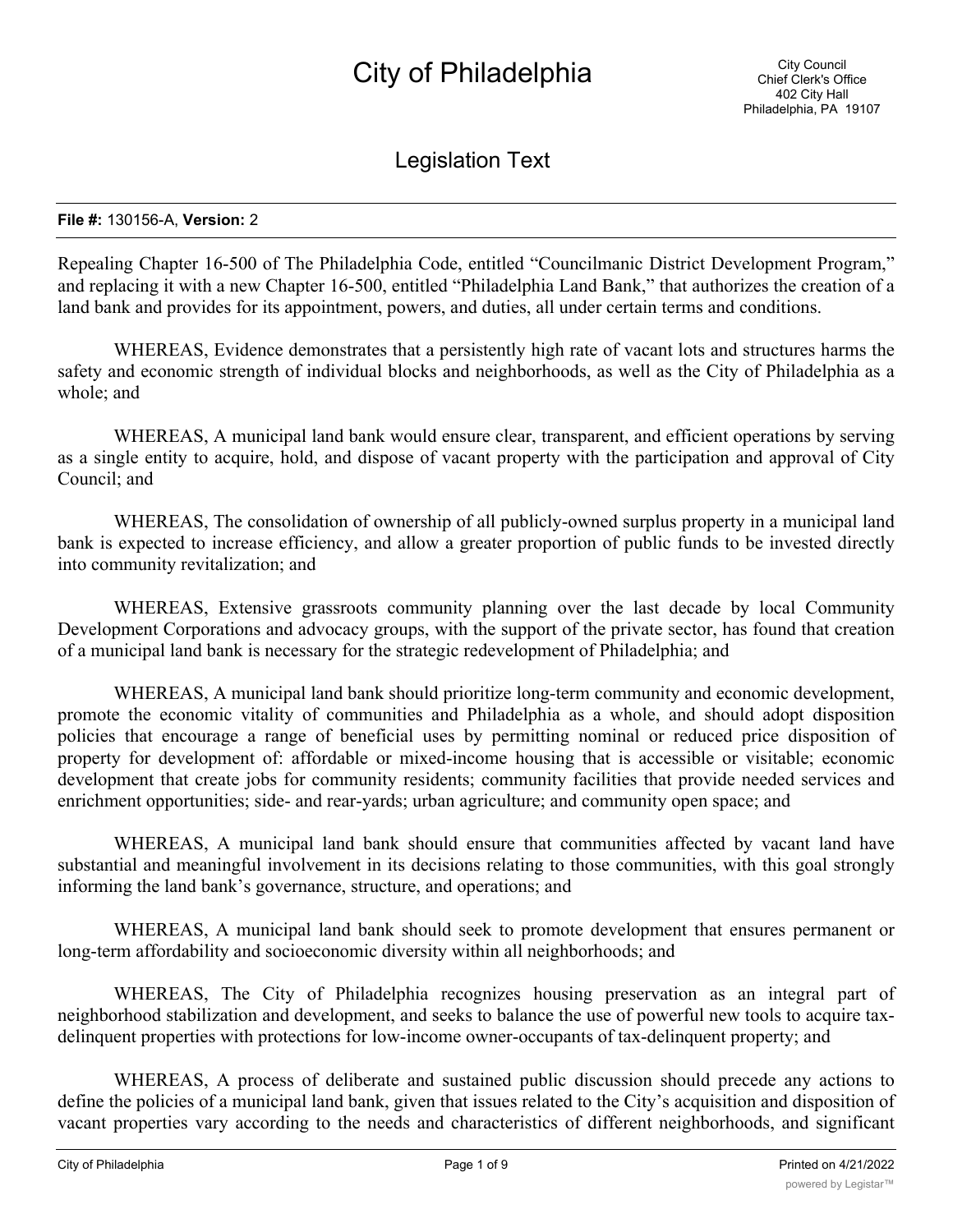interests are at stake; and

WHEREAS, The Commonwealth of Pennsylvania has enacted 68 Pa. C.S. § 2101, *et seq.* authorizing the creation of municipal land banks and granting to them certain powers; now, therefore

*THE COUNCIL OF THE CITY OF PHILADELPHIA HEREBY ORDAINS:*

SECTION 1. A new Chapter 16-700 is added, to read as follows:

*CHAPTER 16-700. PHILADELPHIA LAND BANK.*

*§ 16-701. Preliminary Provision.*

(1) This Chapter is in accordance with the provisions of Act 153 of 2012, codified at 68 Pa. C.S.  $\S$ *2101, et seq.*

*(2) The Philadelphia Land Bank, hereinafter the "Land Bank", shall possess all powers and duties permitted to it under state law, except where expressly limited in this Chapter.*

*§ 16-702. Creation.*

(1) Council finds and declares that there is a need for a land bank to function within the territorial *limits of the City and County of Philadelphia.*

*(2) Accordingly, pursuant to 68 Pa. C.S. § 2104, the Council of the City of Philadelphia hereby authorizes the creation of a public body corporate and politic, to be named the "Philadelphia Land Bank."*

 $\frac{1}{2}$  16-703. Mission. The mission of the Land Bank is to return vacant and underutilized property to productive *use through a unified, predictable, and transparent process, thereby to assist in revitalizing neighborhoods, creating socially and economically diverse communities, and strengthening the City's tax base.*

*§ 16-704. Board of Directors.*

*(1) Permanent Board. The Land Bank shall be governed by a Board of Directors, comprised of* eleven (11) members. Five (5) members of the Board shall be appointed by the Mayor; five (5) members of the Board shall be appointed by majority vote of all the members of City Council; one (1) member shall be *appointed by majority vote of the other members. All members shall serve terms concurrent with the appointing authority, and shall serve at the pleasure of their appointing authority. Members shall continue to serve until their successors have been appointed. Any individual or organization may submit recommendations for board membership to be considered in making appointments.*

*(2) Qualifications. Members shall include individuals with expertise in relevant areas, including but not limited to planning, real estate development, open space, and architecture; may not be elected public officials; and shall live or have a primary office in the City of Philadelphia.*

*At least four (4) members of the Board must be employees, members, or board members of nonprofit or advocacy organizations working in the field of housing or community development, or of civic associations, with each appointing authority to appoint two (2) such members. These members shall have*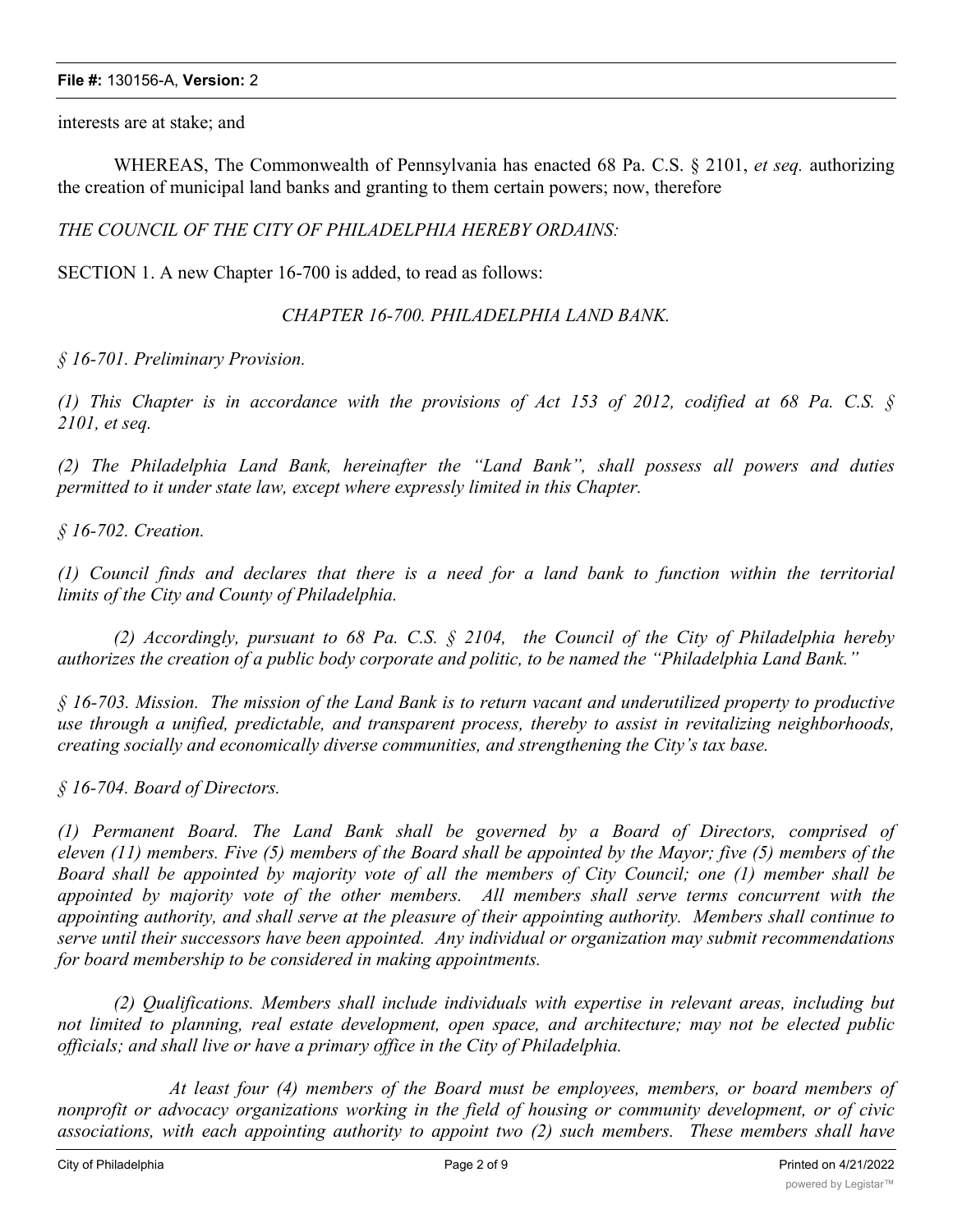*particular knowledge of conditions and needs in neighborhoods with significant rates of vacant and/or publicly -owned properties.*

*(3) The Board of the Land Bank shall hold monthly public meetings, shall make each meeting's* agenda available on the Land Bank's website at least ten (10) days in advance of such a meeting, and shall *allow for public comment on matters under deliberation at each such public meeting.*

# *§ 16-705. Acquisition.*

*(1) A primary purpose of the Land Bank is to acquire and consolidate surplus property of the City of Philadelphia, the Philadelphia Redevelopment Authority, and the Philadelphia Housing Development Corporation, which it shall endeavor to accomplish with due speed and diligence.*

*(2) The Land Bank is authorized to acquire real property or interests in real property through donation, gift, purchase, or any other legal means, provided that, with respect to the acquisition of tax delinquent properties, the Land Bank shall follow the procedures and limits set forth in subsection (3).*

*(3) Acquisition of tax delinquent properties.*

*(a) Tax Sale Actions initiated by the Land Bank.*

*(.1) Assignment of liens and claims to the Land Bank. The Land Bank is authorized to enter into agreements with the City of Philadelphia and the School District of Philadelphia to assign and* transfer a lien or pre-judgment claim to the Land Bank, and to exercise the rights, privileges, and remedies of an assignee as stated in 53 P.S.  $\S$  7101 et seq., provided that the Land Bank shall not accept assignment of any *liens or pre-judgment claims against an owner-occupied property.*

*(.2) Certifications for tax sale actions requested by the Land Bank. The Land Bank is* authorized to request the City of Philadelphia certify for upset or judicial sale a property that is both vacant and delinguent as to municipal taxes or claims, provided that the Land Bank determines that the acquisition is consistent with its mission and policies. Application for such certification may be made to the Land Bank by *an individual or organization, and such applicants shall be entitled to explanation in writing if denied.*

*(b) Tax sale actions initiated by the City of Philadelphia. The City of Philadelphia shall* provide to the Land Bank notice of potential upset and judicial sales listing properties by address. Before any upset or judicial sale of real property initiated by the City of Philadelphia, the Land Bank shall elect whether to *seek acquisition of the property. The Land Bank shall not seek to acquire such owner-occupied properties* without first confirming that an appropriate payment plan has been offered for any municipal taxes or claims, *including evaluation for an income-based payment agreement.*

*(4) Subject to the prior approval of the Finance Director, the Land Bank is authorized to discharge* liens and other municipal claims, charges, or fines against the properties it acquires to the extent permitted by *law.*

(5) For the duration of the time a property is held by the Land Bank, the Land Bank is authorized to exempt such property from all real estate taxes, water and sewer charges, and other municipal charges to the *extent permitted by law.*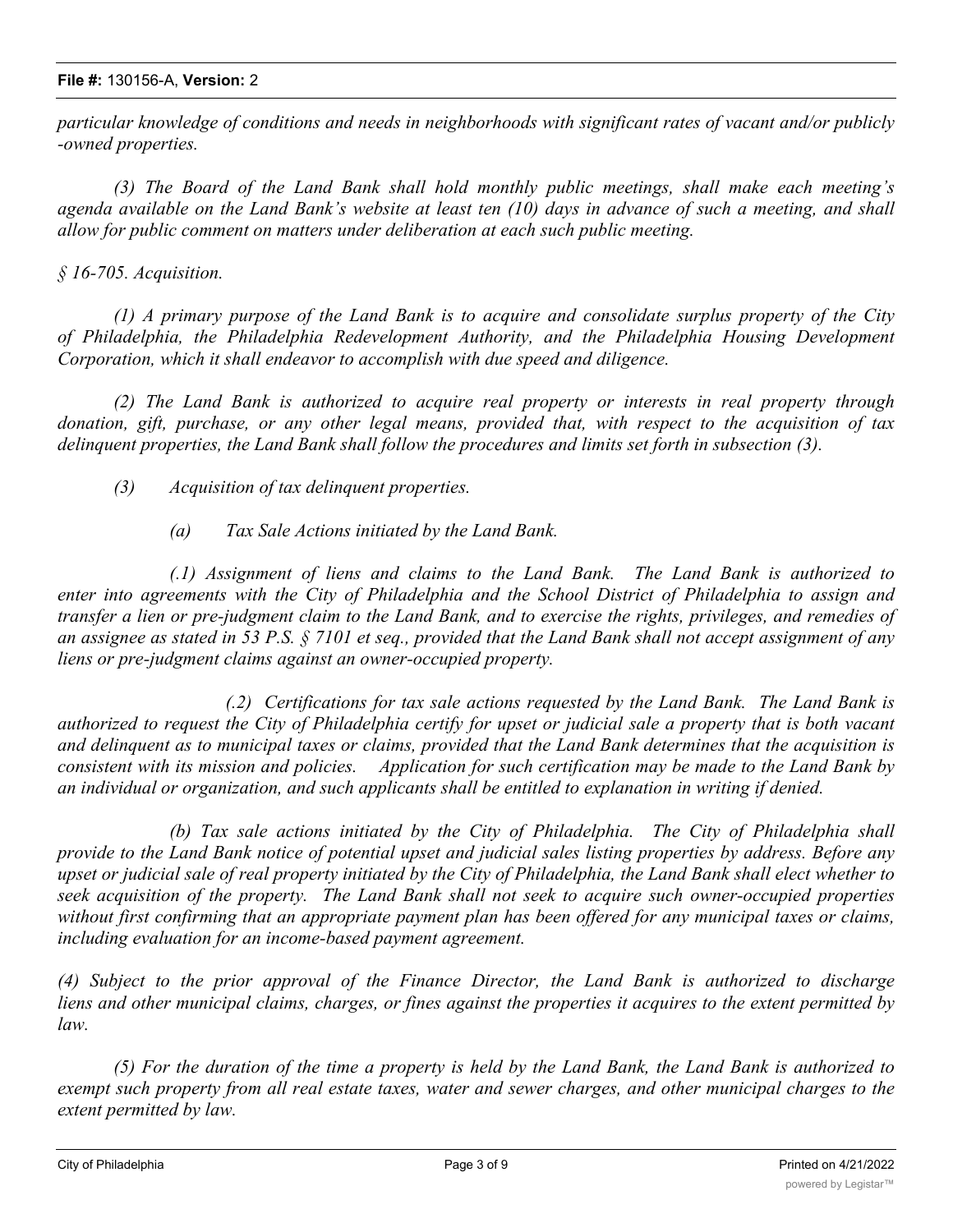*(6) The Board shall maintain a preference, wherever feasible, for keeping former owner-occupants* in any residences acquired by the Land Bank, in addition to any other policies the Board may adopt in this *regard.*

*§ 16-706. Inventory.*

*(1) The Land Bank shall maintain and make publicly accessible on its website, and at its offices during normal business hours, the following information:*

*(a) An up-to-date inventory of property owned by the Land Bank;*

*(b) A map showing the properties in the Land Bank's inventory, as well as other relevant information about land use conditions within the City of Philadelphia including vacancy and tax delinquency to the extent reasonably available;*

*(c) A record of all property conveyed by the Land Bank to other parties, including, but not* limited to: the sale price for which the property was conveyed; the party to whom the property was conveyed; a summary of any terms or conditions of the conveyance, including the intended use of the property; and the approximate income of the households that will benefit from the intended use, if the sale price was less than fair *market value; and*

*(d) Copies of its Policies, Strategic Plans, and Performance Reports.*

*(2) The Land Bank shall provide a mechanism through which individuals may request and receive ongoing notifications as to changes in the status of any property owned by the Land Bank.*

*(3) The Land Bank shall provide to members of the interagency Vacant Property Review Committee and City Council electronic access to relevant information maintained by the Land Bank regarding all properties owned by the Land Bank. The Land Bank shall additionally provide to these members a mechanism to receive according to their preference either periodic aggregate reports or ongoing notifications as to* changes in the status of those properties or of a subset thereof, such as an individual Planning District or *Council District.*

*§ 16-707. Disposition of Property.*

*(1) The Land Bank is authorized to convey, exchange, sell, transfer, lease, grant, or mortgage* interests in real property of the Land Bank in the form and by the method determined to be in the best interests *of the Land Bank, subject to approval by the Vacant Property Review Committee and City Council by Resolution, under the following terms and conditions:*

*(a) Certification of compliance. Applicants for properties must provide the Land Bank with* certification from the Department of Revenue that the applicant has no tax or water delinguencies, and from the Department of Licenses and Inspections that all other properties owned by the applicant are in compliance with *the provisions of The Philadelphia Code or under agreement to come into compliance, which certifications shall not be untimely withheld.*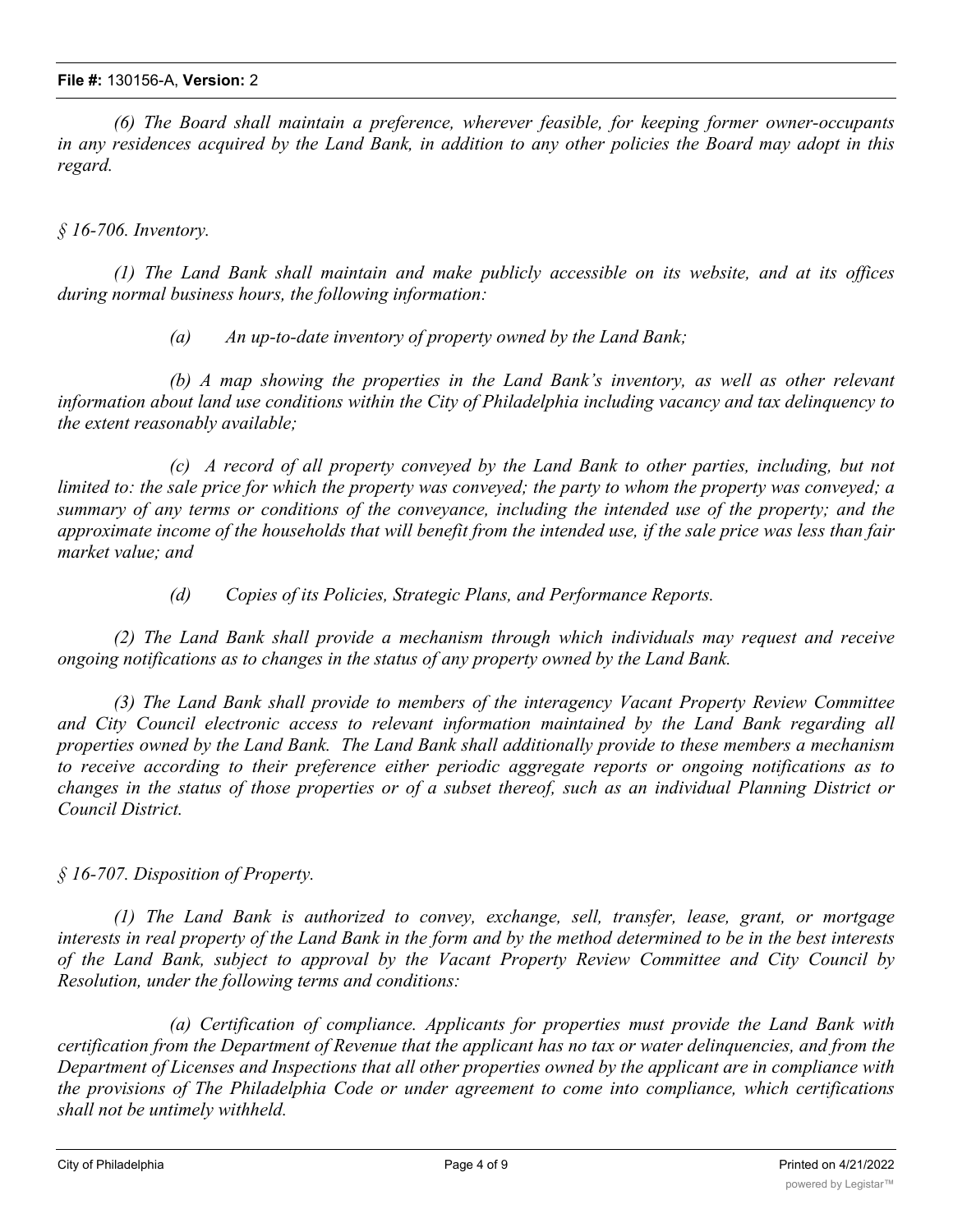*(.1) The certification shall additionally record if the applicant has a significant history of tax or water delinquencies, or of owning property maintained in a condition that violates The Philadelphia Code.*

*(.2) Certification shall not be denied when a property with tax or water delinquency* was acquired by the applicant from the City of Philadelphia or other local public agency and the delinquency *predates the transfer of title to the applicant.*

*(b) Consistency with planning provisions. The Land Bank shall strongly consider the Philadelphia Comprehensive Plan and any applicable community plans accepted by the Philadelphia Planning Commission, as well as any recommendation provided by the Commission, when the Land Bank disposes property.*

*(c) Public notice and opportunity to comment. The Land Bank shall provide public notice of* proposed dispositions as early as practicable and at least ten  $(10)$  days before any final action will be taken, which shall include posting a notice conspicuously on the subject property. Final action for the purposes of this Section shall include approval by City Council, review by the Vacant Property Review Committee and the Land Bank board, or a decision by staff who have been delegated board disposition authority. The Land Bank *shall also provide notice to those registered community organizations as defined in Section 14-303(12)(a) whose registered geographic area of concern contains a property proposed for disposition.*

*(.1) Any individual or organization may submit comment in writing to the Land Bank regarding a proposed disposition. The Land Bank shall transmit, or otherwise make available, all such comments to the interagency Vacant Property Review Committee.*

*(d) Approval by Vacant Property Review Committee. Proposed transfers of interest in real* property owned by the Land Bank shall be scheduled for review at a public hearing of the interagency Vacant *Property Review Committee, as set forth in Section 16-404(1). The Vacant Property Review Committee shall* provide at least ten (10) days prior notice of the public hearing by posting on the City Council and Land Bank websites the time, date, location and agenda for the public hearing. In addition, the Vacant Property Review Committee shall make publicly accessible on the City Council and Land Bank websites a list of all regularly *scheduled hearings and the transcript for all completed hearings.*

*(2) Monitoring. The Land Bank shall set goals for time frames applicable to each stage of the disposition process, and shall develop processes to monitor its performance.*

*(3) The Board of Directors may delegate its disposition authority to the staff of the Land Bank except in the following circumstances:*

*(a) The proposed terms of the transaction conflict with the Land Bank's published policies or procedures;*

*(b) The transferee has a significant history of: tax or water delinquencies; owning property maintained in a condition that violates The Philadelphia Code; or failing to redevelop properties previously acquired from the City of Philadelphia or other local public agencies;*

*(c) The value of the property is in excess of \$50,000 (fifty thousand dollars); or*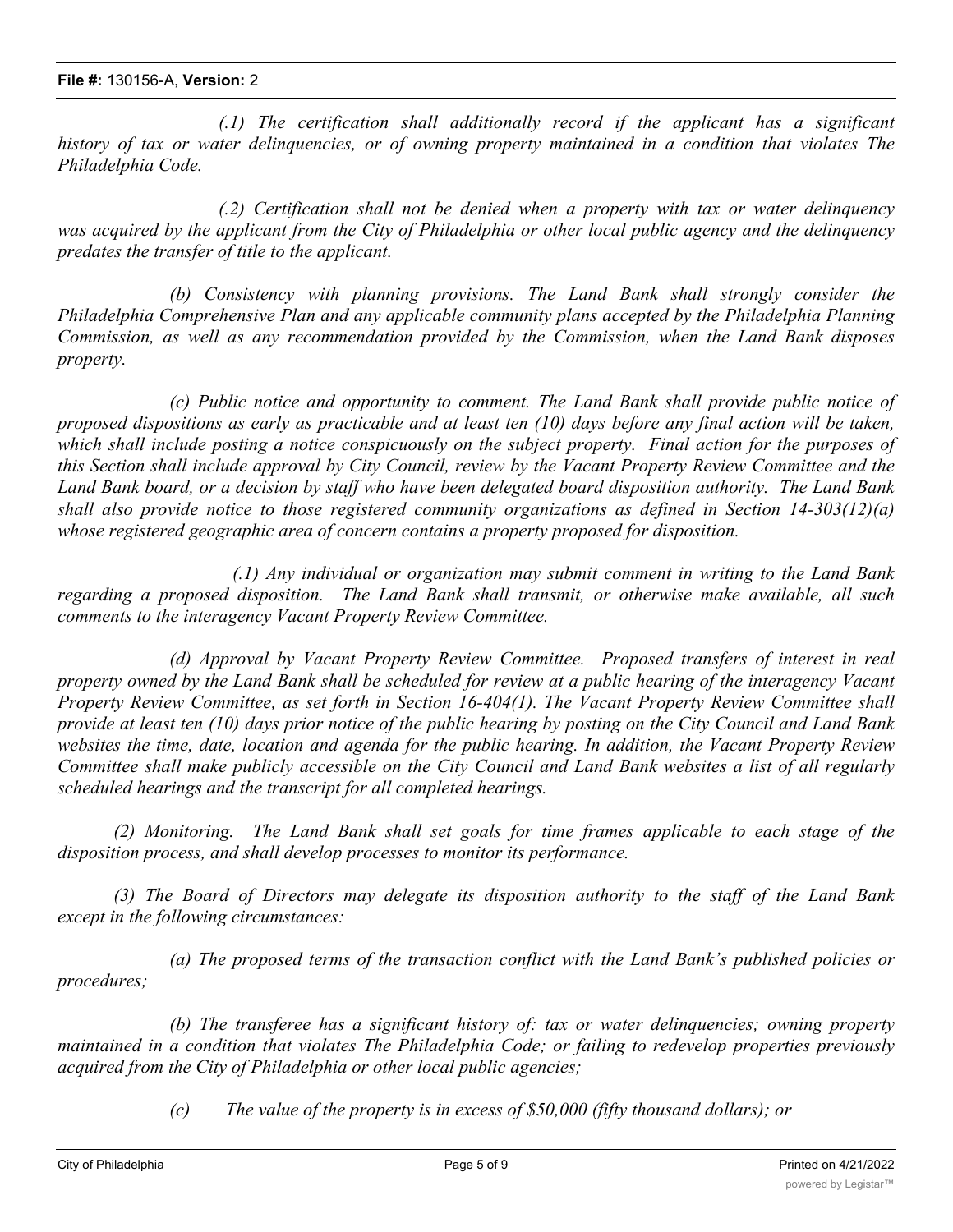*(d) When otherwise required by state law.*

*(4) The Land Bank shall make available an appeals process wherein an individual or an* organization may request reconsideration of a decision made by the Land Bank and submit evidence relevant to *determinations made by the Land Bank on matters including: general eligibility; eligibility for reduced or nominal pricing; the value of a property; and compliance with terms or conditions of sale.*

*(5) The Land Bank shall coordinate with the Philadelphia Redevelopment Authority where a project involves properties acquired by the Philadelphia Redevelopment Authority through eminent domain as well as properties acquired and/or owned by the Land Bank, and shall strive to ensure a synchronized disposition process.*

*§ 16-708. Pricing.*

*(1) The Land Bank shall use the most current data reasonably available to determine different neighborhood market conditions and property market values. In determining market values for individual* properties the Land Bank shall use the valuation method that it deems most appropriate given the particular *conditions of the property and surrounding market, as well as the cost of redevelopment. Applicants may submit information that is relevant to the value of a property for consideration by the Land Bank.*

*(2) The Land Bank may offer properties at less than fair market value where the Land Bank finds that the proposed use would create beneficial community impact, such as affordable or mixed-income housing that is accessible or visitable; economic development that creates jobs for community residents; community facilities that provide needed services to residents; side and rear-yards; innovation in design and sustainability; urban agriculture; community open space; and any goals established under § 16-710. The Land Bank shall* allow applications for less than fair market value, including nominal disposition, for any property owned by the *Land Bank.*

*(a) In calculating a reduced sales price, the Land Bank shall consider the benefit provided* by the proposed use and, if applicable, the amount of discount needed to make the project both initially *financially feasible and continually sustainable.*

*(b) To encourage mixed-income housing projects, the Land Bank may count the number of very low-, low- and moderate-income households served and provide partial discounting.*

*(3) The Land Bank shall develop policies regarding employment of legal mechanisms to make land and buildings accessible to those applicants who cannot afford immediate payment in full.*

*(4) Conditions of sale between the transferee and the Land Bank shall be imposed using legally binding mechanisms, including but not limited to deed restrictions, restrictive covenants, and mortgages. The Land Bank shall monitor compliance with such provisions, including by requiring periodic reporting by transferees.*

*§ 16-709. Policies, Strategic Plan, and Performance Report.*

*(1) The Land Bank shall develop policies consistent with the requirements of this Ordinance. These policies shall be guided by the Land Bank's mission and purposes as set forth in this Ordinance.*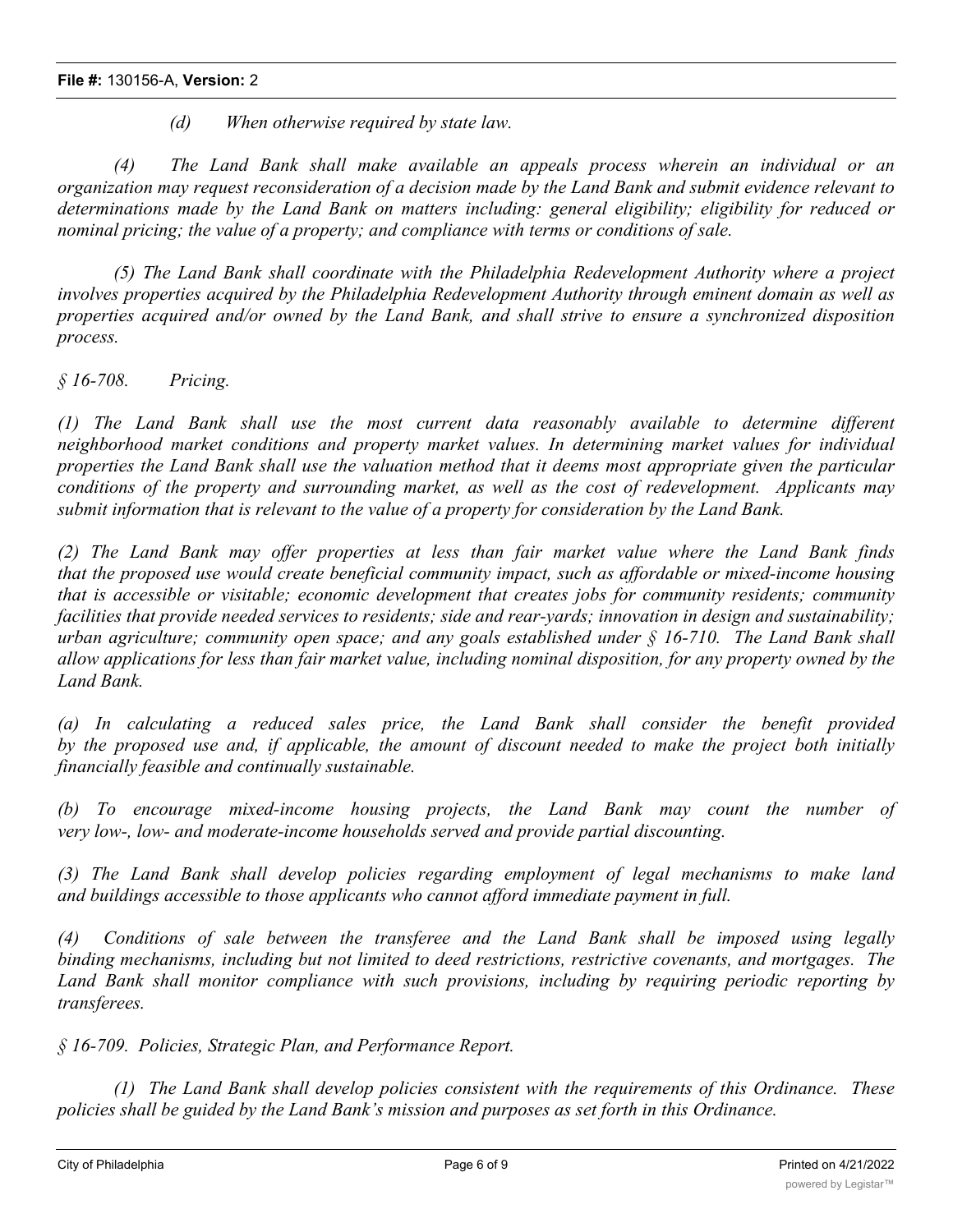## **File #:** 130156-A, **Version:** 2

*(2) Ethics and Conflicts of Interest. The Land Bank shall be governed by the State Adverse Interest* Act of July 19, 1957 (P.L.1017, No.451) and 65 Pa.C.S. Ch. 11 (relating to ethics standards and financial *disclosure). The Land Bank shall also be governed by § 20-600 (Philadelphia's "Standards of Conduct and Ethics") and § 20-1200 ("Lobbying"). As part of its policies, the Land Bank shall adopt strict ethical guidelines for Land Bank board members and employees, and promulgate rules addressing and protecting against potential conflicts of interest. These guidelines and rules shall supplement any applicable state and local laws.*

*(3) Strategic Plan. Within one year following the effective date of this legislation, and annually thereafter, the Land Bank shall develop a Strategic Plan to guide its acquisition, maintenance, and disposition* of property. The Strategic Plan shall address the following elements, and be developed in coordination with the *Philadelphia City Planning Commission:*

*(a) An analysis to determine market conditions and trends in neighborhoods where the Land* Bank holds or is likely to hold property, according to census tract or grouping of census tracts that are *determined by the Land Bank to have similar characteristics. To the extent feasible, this analysis shall specifically evaluate the relative need and availability for affordable or mixed-income housing that is accessible or visitable; economic development that creates jobs for community residents; community facilities that provide needed services to residents; side and rear-yards; food-producing urban agriculture; community open space; and any additional core beneficial land uses that may be identified by the Land Bank.*

*(b) An inventory and mapping of vacant properties in each census tract or grouping of* census tracts, including properties that are owned by the Land Bank and properties that are privately owned *and delinquent as to municipal taxes or claims.*

*(c) Proposed goals for the five-year period following adoption or revision of this plan for acquisition, maintenance, and conveyance of properties that support the City's Comprehensive Plan and the goals of community plans accepted by the Philadelphia City Planning Commission, and which encourage* equitable redevelopment. This shall include, but is not limited to, items such as defined targets for the share of future housing units to be built on public properties affordable to different income ranges of very low-, low-, *and moderate-income households, as well as economic development/job creation projects, urban agriculture, open space, and additional core beneficial land use needs that were identified pursuant to (a) of this* subsection. These goals shall be based on the analysis of each census tract or grouping of census tracts that were identified pursuant to (a) of this subsection, taking into account the existing inventory of the Land Bank as well as the universe of vacant and tax delinguent or City-liened properties, and demand for land based on *requests received in the previous year. The Land Bank may also consider the anticipated availability of funding, and the feasibility of inclusionary housing requirements if applicable.*

*(d) Recommendations for uses of properties in each census tract or grouping of census tracts that advance the Land Bank's goals.*

*(e) Defined annual targets for the overall number of properties transferred.*

*(f) Defined annual goals for acquisition including identifying the geographic areas where the Land Bank would seek to acquire properties and for what purpose.*

*(4) Performance Reports. On an annual basis, the Land Bank shall prepare a performance report*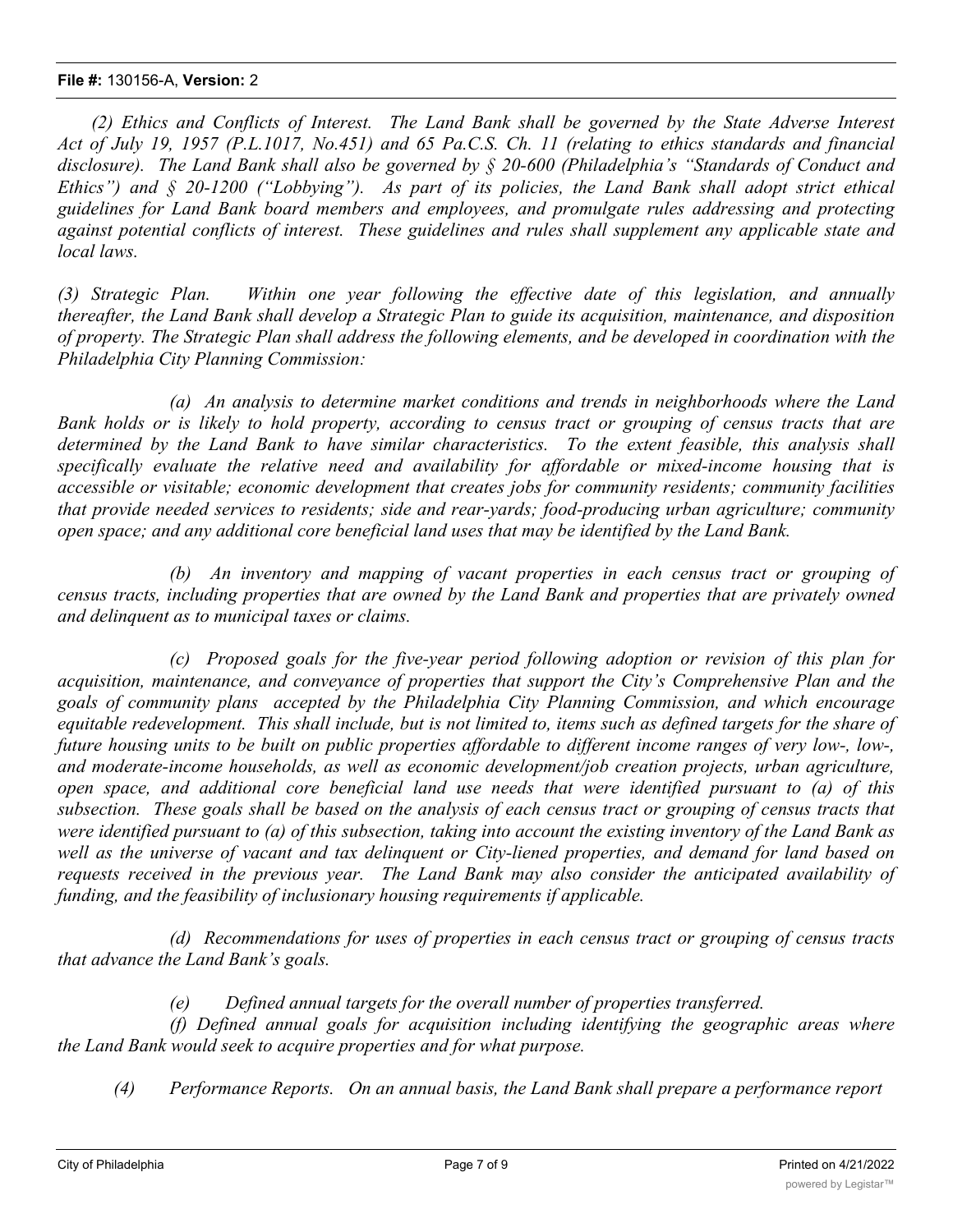*that will include at a minimum the following items:*

*(a) A list of all properties acquired by the Land Bank;*

*(b) A list of all properties conveyed by the Land Bank that includes: the price; name of the buyer; proposed use; a summary of any special terms and conditions of the conveyance; and the approximate* income of the households that will benefit from the intended use, if the sale price was less than fair market *value;*

*period;*

*(c) A list of all properties held or reserved for an applicant, including the term of the hold*

*(d) An aggregated analysis of all maintenance activities;*

*(e) An aggregated analysis of all requests received including their proposed use, duration and status, and reason for termination if applicable, with reference to the monitoring set forth in Section 16-707(2);*

*(f) An aggregated analysis of any efforts related to monitoring and enforcing compliance with provisions agreed upon as conditions of past sales; and*

*(g) An aggregated analysis demonstrating the Land Bank's yearly progress towards fulfilling* the goals set forth in its Strategic Plan, and if achievement or reasonable progress towards such goals is not *achieved, a revised plan to be executed during the following year.*

*(5) Public Comment, Review, and Approval. The Land Bank shall hold a public hearing prior to the* adoption of its Strategic Plan and Policies. The Strategic Plan and Policies shall be reviewed and adopted annually by the Land Bank board, and approved by resolution of City Council. A prior Strategic Plan and prior Policies shall remain in force until a successor plan is approved. The Strategic Plan, Policies, and annual *Performance Report shall be published on the Land Bank's website.*

*§ 16-710. Financial provisions.*

(1) To the extent allowed by law, the Land Bank shall retain proceeds from the sale of any properties *to cover operating costs, maintenance of inventory, and to support additional strategic property acquisition, up to whatever amount shall be approved by Council.*

(2) The Land Bank may also be financed through any other means authorized in 68 Pa. C.S.  $\S$  2101 *et seq.*

*§ 16-711. Dissolution; distribution of assets in case of dissolution.*

*(1) The Land Bank may be dissolved according to the requirements of 68 Pa. C.S. § 2114.*

SECTION 2. Initial Board of Directors. The Land Bank shall initially be governed by a Board of Directors comprised of the following members, who shall serve terms of three (3) months, or until all the members of the Permanent Board have been appointed pursuant to Section 16-704: Michael Koonce, Brian Abernathy, Herbert Wetzel, Jennifer Kates, Courtney Voss, Rick Sauer, Bill Salas, Majeedah Rasheed, Ken Scott, Don McGrogan,